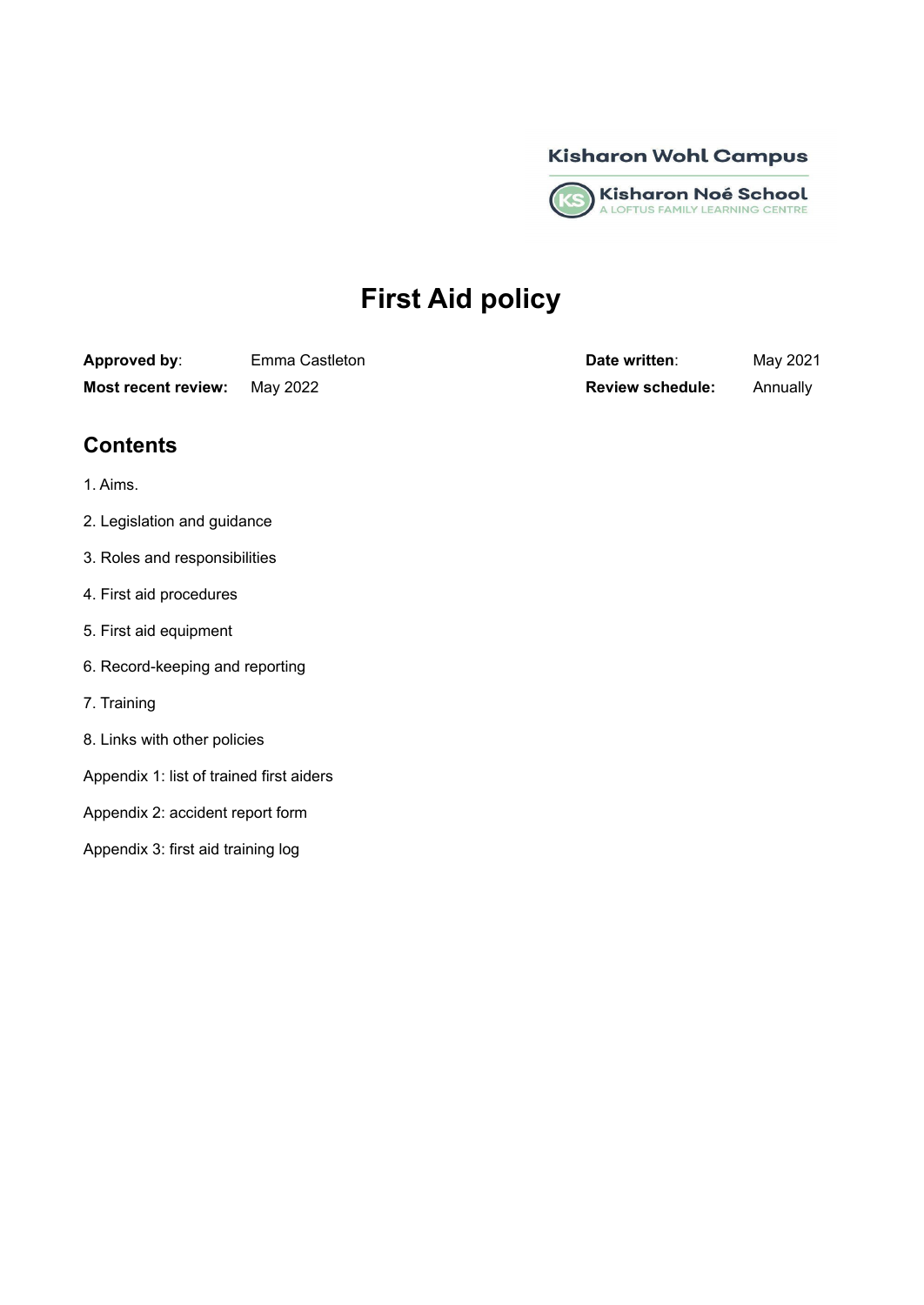# **1. Aims**

The aims of our first aid policy are to:

- Ensure the health and safety of all staff, pupils and visitors
- Ensure that staff and governors are aware of their responsibilities with regards to health and safety
- Provide a framework for responding to an incident and recording and reporting the outcomes

# **2. Legislation and guidance**

This policy is based on the Statutory Framework for the Early Years [Foundation](https://www.gov.uk/government/publications/early-years-foundation-stage-framework--2) Stage, advice from the Department for Education on first aid in [schools](https://www.gov.uk/government/publications/first-aid-in-schools) and health and safety in [schools](https://www.gov.uk/government/publications/health-and-safety-advice-for-schools) and the following legislation:

The Health and Safety (First-Aid) [Regulations](http://www.legislation.gov.uk/uksi/1981/917/regulation/3/made) 1981, which state that employers must provide adequate and appropriate equipment and facilities to enable first aid to be administered to employees, and qualified first aid personnel

The [Management](http://www.legislation.gov.uk/uksi/1992/2051/regulation/3/made) of Health and Safety at Work Regulations 1992, which require employers to make an assessment of the risks to the health and safety of their employees

The [Management](http://www.legislation.gov.uk/uksi/1999/3242/contents/made) of Health and Safety at Work Regulations 1999, which require employers to carry out risk assessments, make arrangements to implement necessary measures, and arrange for appropriate information and training

The Reporting of Injuries, Diseases and Dangerous [Occurrences](http://www.legislation.gov.uk/uksi/2013/1471/schedule/1/paragraph/1/made) Regulations (RIDDOR) 2013, which state that some accidents must be reported to the Health and Safety Executive (HSE), and set out the timeframe for this and how long records of such accidents must be kept

Social Security (Claims and Payments) [Regulations](http://www.legislation.gov.uk/uksi/1979/628) 1979, which set out rules on the retention of accident records

The Education [\(Independent](http://www.legislation.gov.uk/uksi/2014/3283/schedule/made) School Standards) Regulations 2014, which require that suitable space is provided to cater for the medical and therapy needs of pupils

This policy complies with our funding agreement and articles of association.

# **3. Roles and responsibilities**

Kisharon Noé School has a range of both paediatric first aid (PFA) staff and first aid trained staff who are on the premises at all times.

Peter Bell, site manager, supported by Daniel Antoniou, school business manager, are our 'appointed person' who take charge of first aid arrangements, and provide an assessment of need which takes into account the nature of employees' work, the number of staff, and the layout and location of the school.

# **3.1 Appointed person(s) and first aiders**

The school's appointed person is Peter Bell. They are responsible for:

- Taking charge when someone is injured or becomes ill
- Ensuring there is an adequate supply of medical materials in first aid kits, and replenishing the contents of these kits
- Ensuring that an ambulance or other professional medical help is summoned when appropriate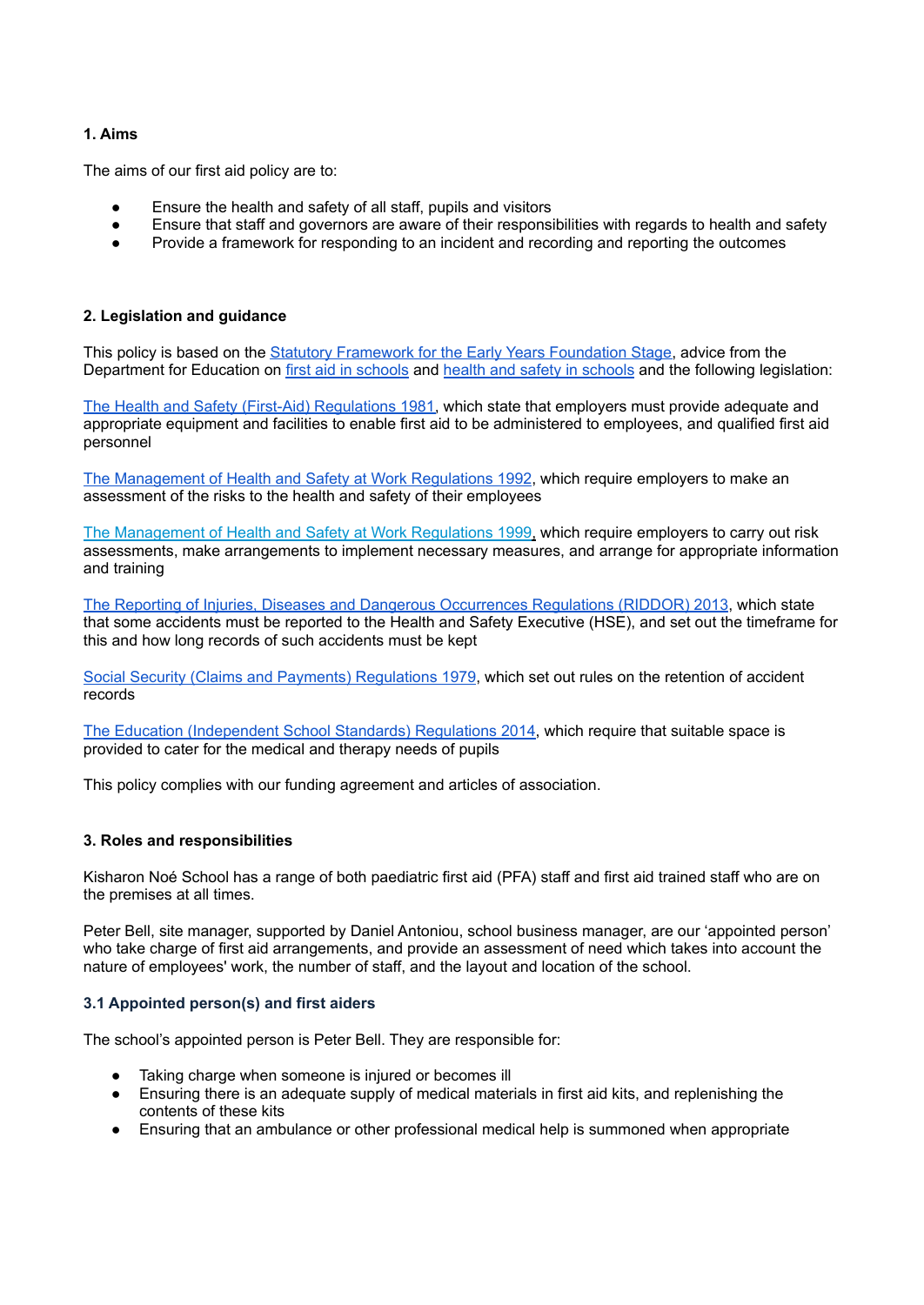First aiders are trained and qualified to carry out the role (see section 7) and are responsible for:

- Acting as first responders to any incidents; they will assess the situation where there is an injured or ill person, and provide immediate and appropriate treatment
- Sending pupils home to recover, where necessary
- Filling in an accident report on the same day, or as soon as is reasonably practicable, after an incident (see the template in appendix 2)
- Keeping their contact details up to date

Our school's appointed first aiders are listed in appendix 1. Their names are also displayed prominently around the school.

#### **3.2 The governing board**

The governing board has ultimate responsibility for health and safety matters in the school, but delegates operational matters and day-to-day tasks to the headteacher and staff members.

#### **3.3 The headteacher**

The headteacher is responsible for the implementation of this policy, including:

- Ensuring that an appropriate number of trained first aid personnel are present in the school at all times
- Ensuring that first aiders have an appropriate qualification, keep training up to date and remain competent to perform their role
- Ensuring all staff are aware of first aid procedures
- Ensuring appropriate risk assessments are completed and appropriate measures are put in place
- Undertaking, or ensuring that managers undertake, risk assessments, as appropriate, and that appropriate measures are put in place
- Ensuring that adequate space is available for catering to the medical needs of pupils
- Reporting specified incidents to the HSE when necessary (see section 6)

# **3.4 Staff**

School staff are responsible for:

- Ensuring they follow first aid procedures
- Ensuring they know who the first aiders in school are
- Completing accident reports (see appendix 2) for all incidents they attend to where a first aideris not called
- Informing the headteacher or their manager of any specific health conditions or first aid needs

# **4. First aid procedures**

#### **4.1 In-school procedures**

In the event of an accident resulting in injury:

- The closest member of staff present will assess the seriousness of the injury and seek the assistance of a qualified first aider, if appropriate, who will provide the required first aid treatment
- The first aider, if called, will assess the injury and decide if further assistance is needed from a colleague, Hatzoloh or the emergency services. They will remain on the scene until help arrives
- The first aider will also decide whether the injured person should be moved or placed in a recovery position
- If the first aider judges that a pupil is too unwell to remain in school, parents will be contacted and asked to collect their child. Upon their arrival, the first aider will recommend next steps to the parents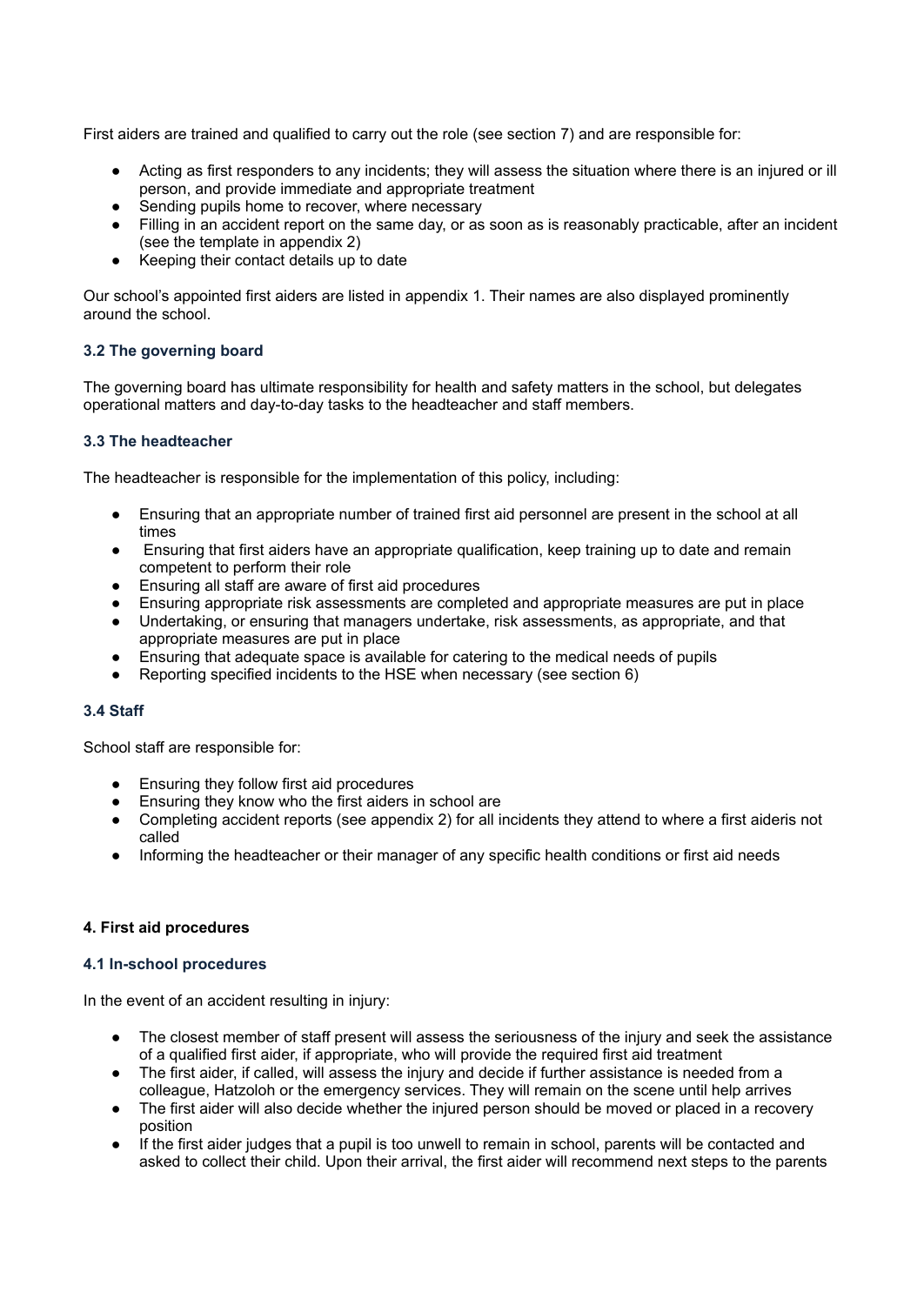- If Hatzolah or the emergency services are called, the class teacher will contact parents immediately
- The first aider will complete an accident report form on the same day or as soon as is reasonably practical after an incident resulting in an injury
- There will be at least 1 person who has a current paediatric first aid (PFA) certificate on the premises at all times.

#### **4.2 Off-site procedures**

When taking pupils off the school premises, staff will ensure they always have the following:

- A mobile phone
- Information about the specific medical needs of pupils
- Parents' contact details

A portable first aid kit including, at minimum:

- A leaflet giving general advice on first aid
- 6 individually wrapped sterile adhesive dressings
- 1 large sterile unmedicated dressing
- 2 triangular bandages individually wrapped and preferably sterile
- 2 safety pins<br>● Individually w
- Individually wrapped moist cleansing wipes
- 2 pairs of disposable gloves

When transporting pupils using a minibus or other large vehicle, the school will make sure the vehicle is equipped with a clearly marked first aid box containing, at minimum:

- 10 antiseptic wipes, foil packed
- 1 conforming disposable bandage (not less than 7.5cm wide)
- 2 triangular bandages
- 1 packet of 24 assorted adhesive dressings
- 3 large sterile unmedicated ambulance dressings (not less than 15cm × 20 cm)
- 2 sterile eye pads, with attachments
- 12 assorted safety pins
- 1 pair of rustproof blunt-ended scissors

Risk assessments will be completed by the class teacher and signed off by the Headteacher or Deputy Heads prior to any educational visit that necessitates taking pupils off school premises.

There will always be at least 1 first aider with a current paediatric first aid (PFA) certificate on school trips and visits, as required by the statutory framework for the Early Years Foundation Stage.

#### **5. First aid equipment**

A typical first aid kit in our school will include the following:

- A leaflet giving general advice on first aid
- 20 individually wrapped sterile adhesive dressings (assorted sizes)
- 2 sterile eye pads
- 2 individually wrapped triangular bandages (preferably sterile)
- 6 safety pins
- 6 medium-sized individually wrapped sterile unmedicated wound dressings
- 2 large sterile individually wrapped unmedicated wound dressings
- 3 pairs of disposable gloves

No medication is kept in first aid kits.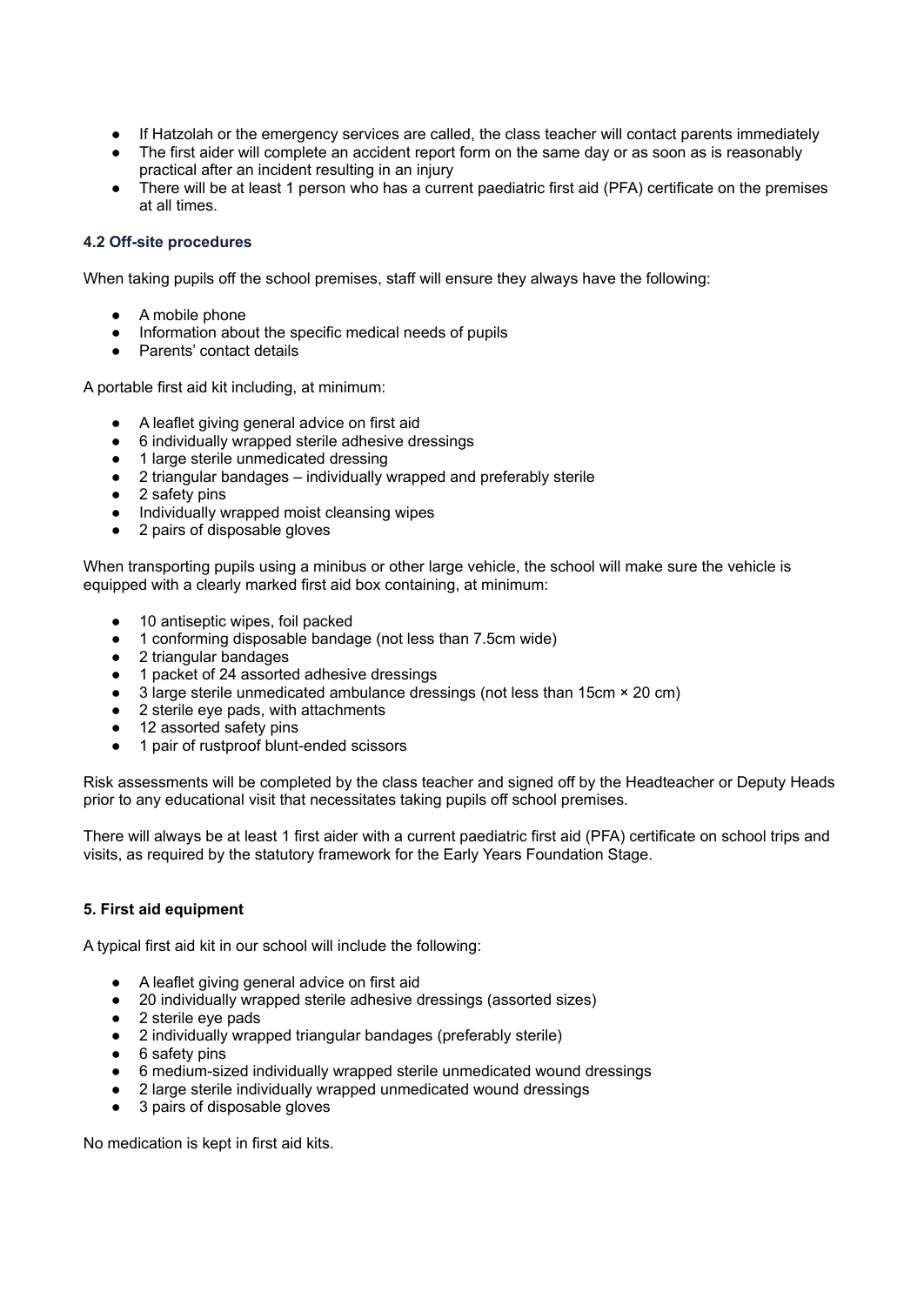First aid kits are stored in:

- The medical room
- Reception (at the desk)
- Individual classrooms

# **6. Record-keeping and reporting**

### **6.1 First aid and accident record book**

An accident form will be completed by the relevant person, supported by the appointed person on the same day or as soon as possible after an incident resulting in an injury

As much detail as possible should be supplied when reporting an accident, including all of the information included in the accident form at appendix 2

A copy of the accident report form will also be added to CPOMS and stored on the pupils file.

Records held in the first aid and accident book will be retained by the school for a minimum of 3 years, in accordance with regulation 25 of the Social Security (Claims and Payments) Regulations 1979, and then securely disposed of.

#### **6.2 Reporting to the HSE**

The Site Manager, supported by the Business Manager, will keep a record of any accident which results in a reportable injury, disease, or dangerous occurrence as defined in the RIDDOR 2013 legislation (regulations 4, 5, 6 and 7).

The Site Manager or Business Manager will report these to the HSE as soon as is reasonably practicable and in any event within 10 days of the incident.

Reportable injuries, diseases or dangerous occurrences include:

● Death

Specified injuries, which are:

- Fractures, other than to fingers, thumbs and toes
- Amputations
- Any injury likely to lead to permanent loss of sight or reduction in sight
- Any crush injury to the head or torso causing damage to the brain or internal organs
- Serious burns (including scalding)<br>● Any scalding requiring hospital trea
- Any scalding requiring hospital treatment
- Any loss of consciousness caused by head injury or asphyxia
- Any other injury arising from working in an enclosed space which leads to hypothermia or heat-induced illness, or requires resuscitation or admittance to hospital for more than 24 hours

Injuries where an employee is away from work or unable to perform their normal work duties for more than 7 consecutive days (not including the day of the incident)

Where an accident leads to someone being taken to hospital

Near-miss events that do not result in an injury, but could have done. Examples of near-miss events relevant to schools include, but are not limited to: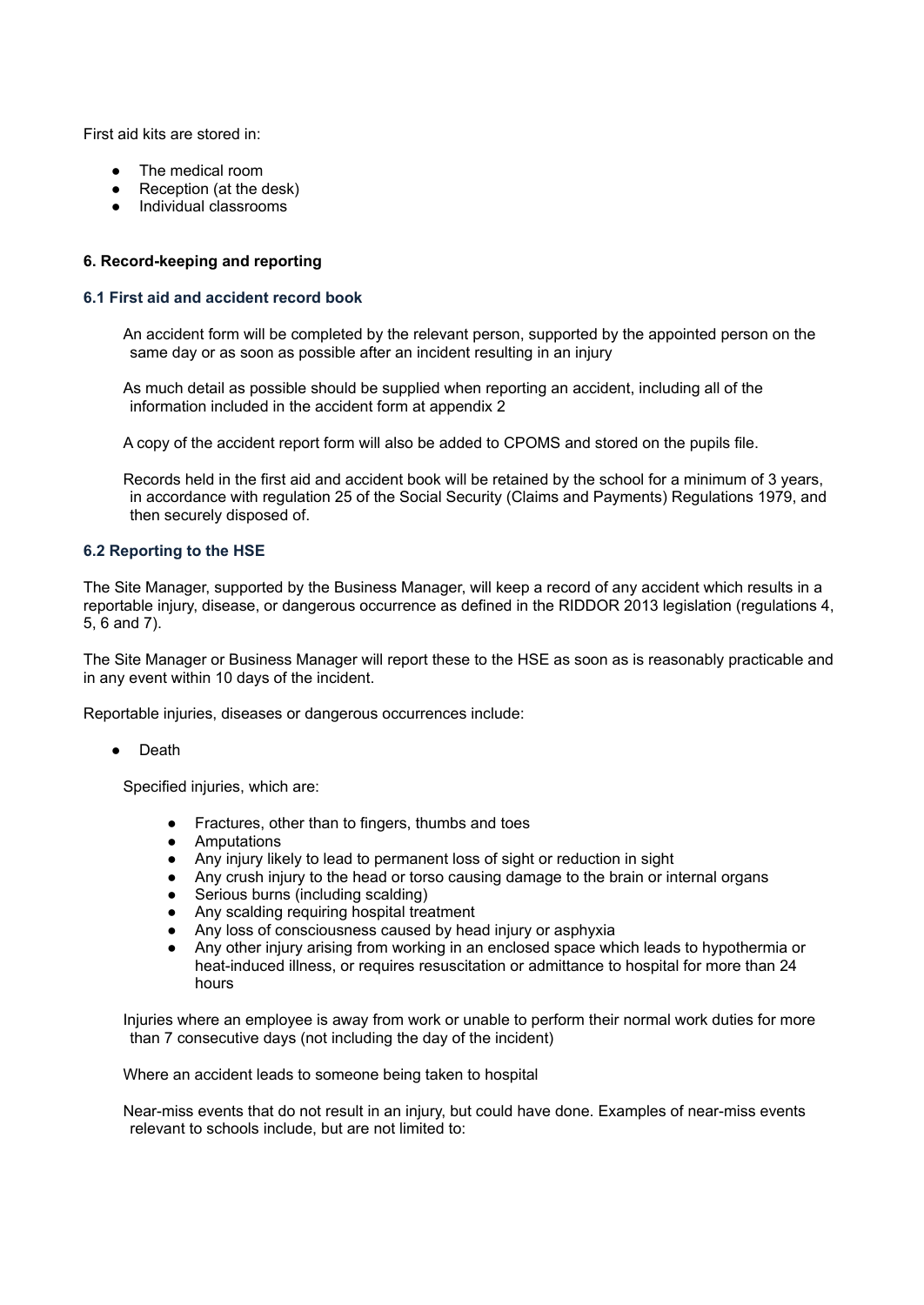- The collapse or failure of load-bearing parts of lifts and lifting equipment
- The accidental release of a biological agent likely to cause severe human illness
- The accidental release or escape of any substance that may cause a serious injury or damage to health
- An electrical short circuit or overload causing a fire or explosion

Information on how to make a RIDDOR report is available here:

How to make a [RIDDOR](http://www.hse.gov.uk/riddor/report.htm) report, HSE

http://www.hse.gov.uk/riddor/report.htm

#### **6.3 Notifying parents**

The class teacher will inform parents of any accident or injury sustained by a pupil, and any first aid treatment given, on the same day, or as soon as reasonably practicable.

#### **6.4 Reporting to Ofsted and child protection agencies**

The Headteacher will notify Ofsted of any serious accident, illness or injury to, or death of, a pupil while in the school's care. This will happen as soon as is reasonably practicable, and no later than 14 days after the incident.

The Headteacher will also notify the local child protection agencies of any serious accident or injury to, or the death of, a pupil while in the school's care.

### **7. Training**

All school staff are able to undertake first aid training if they would like to.

All first aiders must have completed a training course, and must hold a valid certificate of competence to show this. The school will keep a register of all trained first aiders, what training they have received and when this is valid until (see appendix 3).

The school will arrange for first aiders to retrain before their first aid certificates expire. In cases where a certificate expires, the school will arrange for staff to retake the full first aid course before being reinstated as a first aider.

At all times, at least 1 staff member will have a current paediatric first aid (PFA) certificate which meets the requirements set out in the Early Years Foundation Stage statutory framework. The PFA certificate will be renewed every 3 years.

#### **9. Links with other policies**

This first aid policy is linked to the:

Health and safety policy

Risk assessment policy

Policy on supporting pupils with medical conditions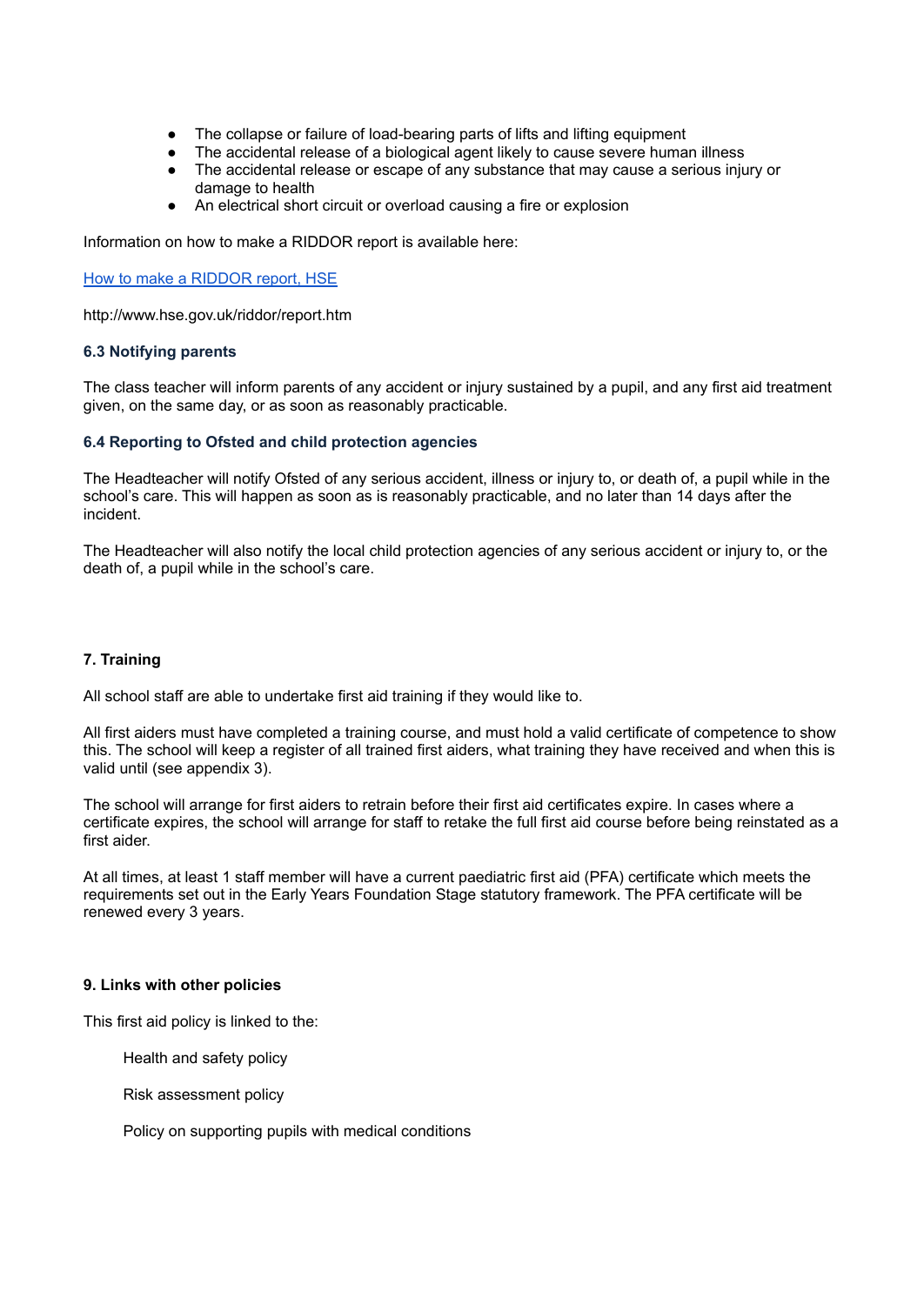# **Appendix 1: list of trained first aiders**

| Staff member's name     | Role                          | Training                          |
|-------------------------|-------------------------------|-----------------------------------|
| <b>Adina Collins</b>    | Deputy Headteacher            | First aid                         |
| Monica Costea           | TA <sub>2</sub>               | First aid                         |
| <b>Brett Fine</b>       | Teacher                       | First aid                         |
| Jennifer Rweyemamu      | TA <sub>2</sub>               | First aid                         |
| <b>Michael Williams</b> | <b>TA</b>                     | First aid                         |
| Hannah Bellman          | Speech and language therapist | First aid<br>Paediatric first aid |
| Toni Creagh             | TA <sub>2</sub>               | First aid<br>Paediatric first aid |
| Avigayil Goldberg       | Teacher                       | First aid                         |
| <b>Brocha Gutstein</b>  | <b>LK Teacher</b>             | First aid<br>Paediatric first aid |
| Peter Bell              | Site manager                  | First aid                         |
| Anisha Seedat           | <b>TA</b>                     | Paediatric first aid              |
| <b>Elaine Price</b>     | Receptionist                  | Paediatric first aid              |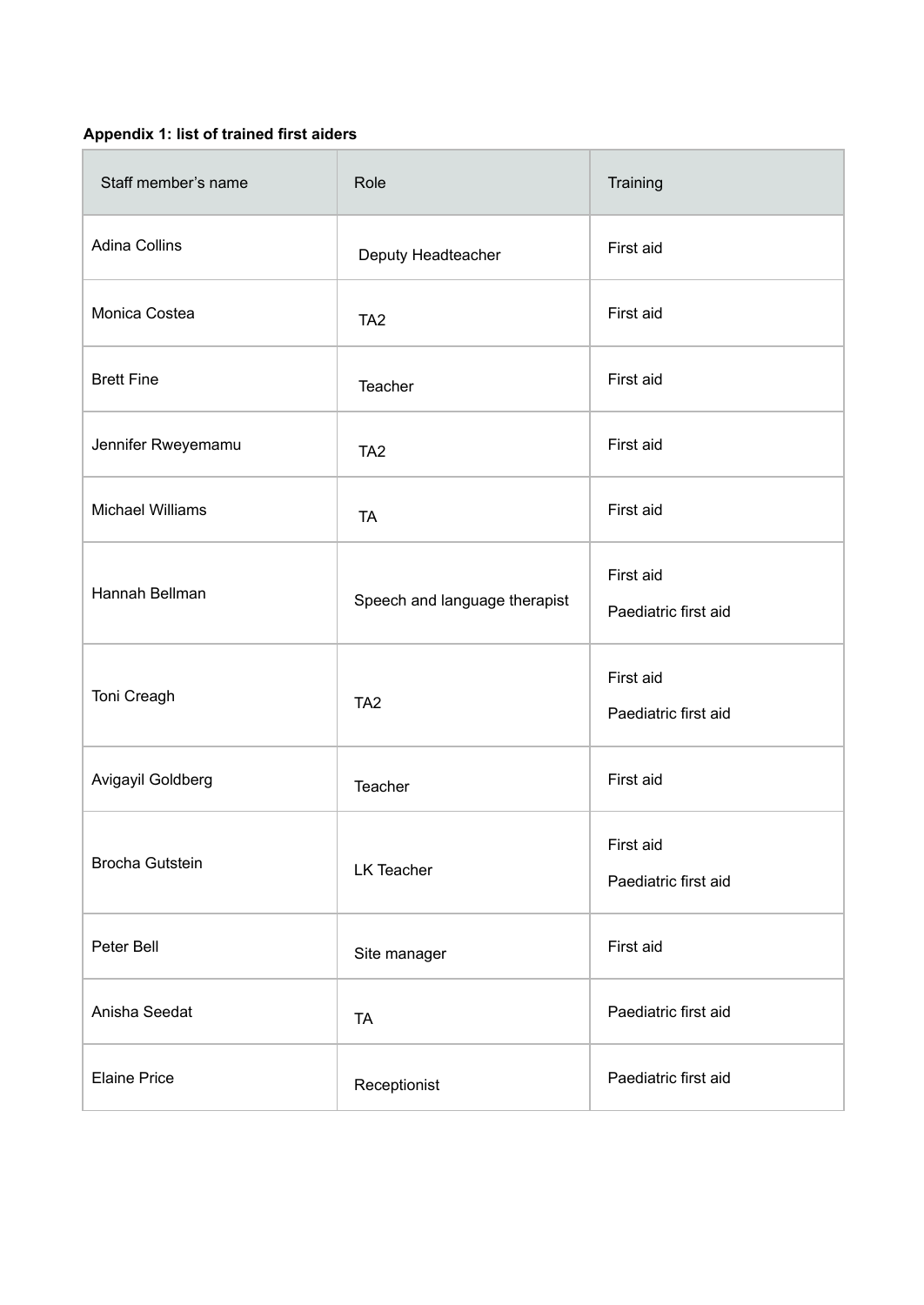| Nicole Birley    | TA <sub>2</sub>               | Paediatric first aid |
|------------------|-------------------------------|----------------------|
| Veanisha D'Silva | TA2 / Physio Assistant        | Paediatric first aid |
| Lucy Stubbs      | <b>Occupational Therapist</b> | Paediatric first aid |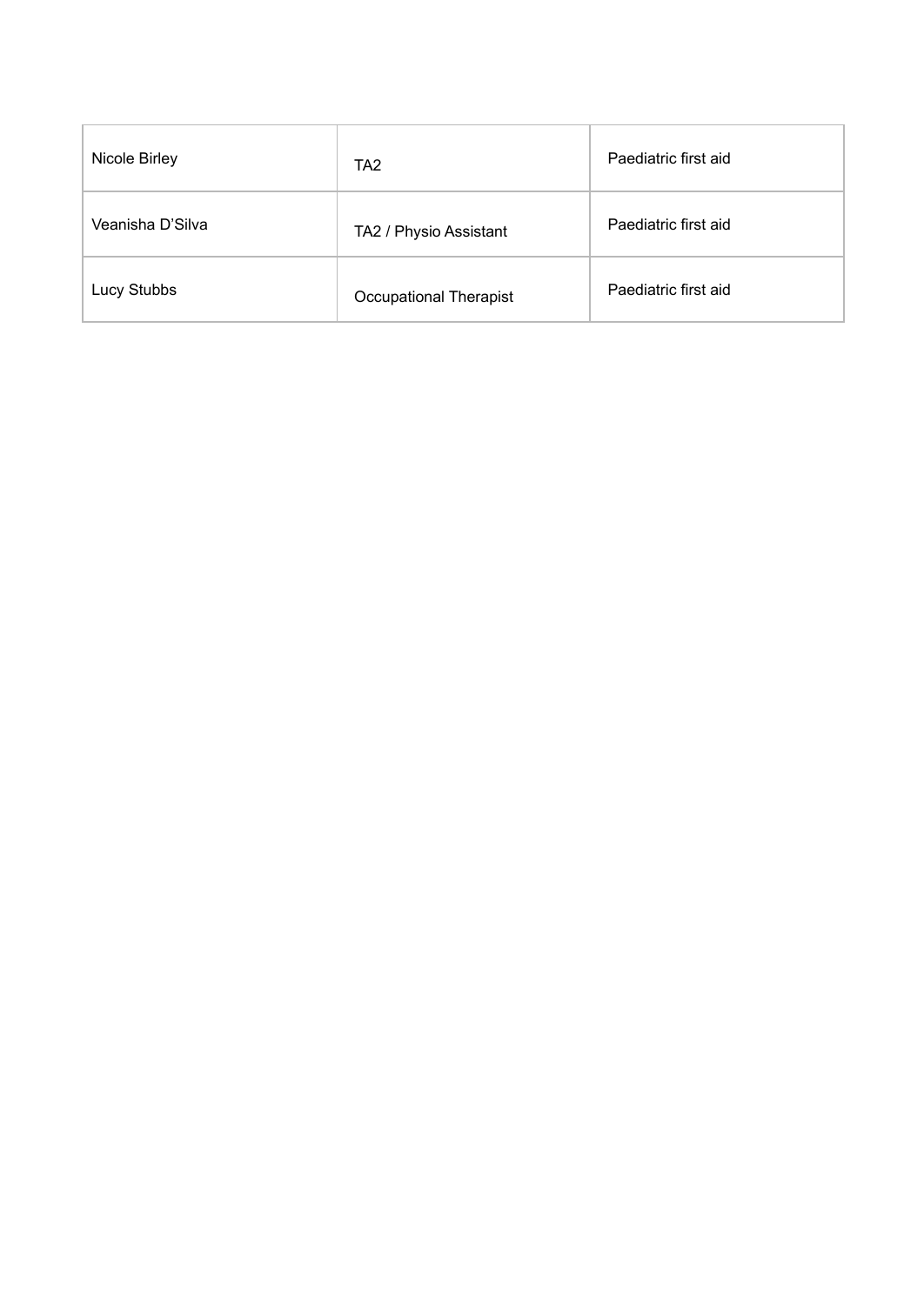# **Appendix 2: accident report form**

| Name of injured person                                                                                                                                      |  | Role/Class           |  |
|-------------------------------------------------------------------------------------------------------------------------------------------------------------|--|----------------------|--|
| Date and time of incident                                                                                                                                   |  | Location of incident |  |
| incident details                                                                                                                                            |  |                      |  |
| Describe in detail what happened, how it happened and what injuries the person incurred.                                                                    |  |                      |  |
| Action taken                                                                                                                                                |  |                      |  |
| Describe the steps taken in response to the incident, including any first aid treatment, and what happened<br>to the injured person immediately afterwards. |  |                      |  |
| Follow-up Action required                                                                                                                                   |  |                      |  |